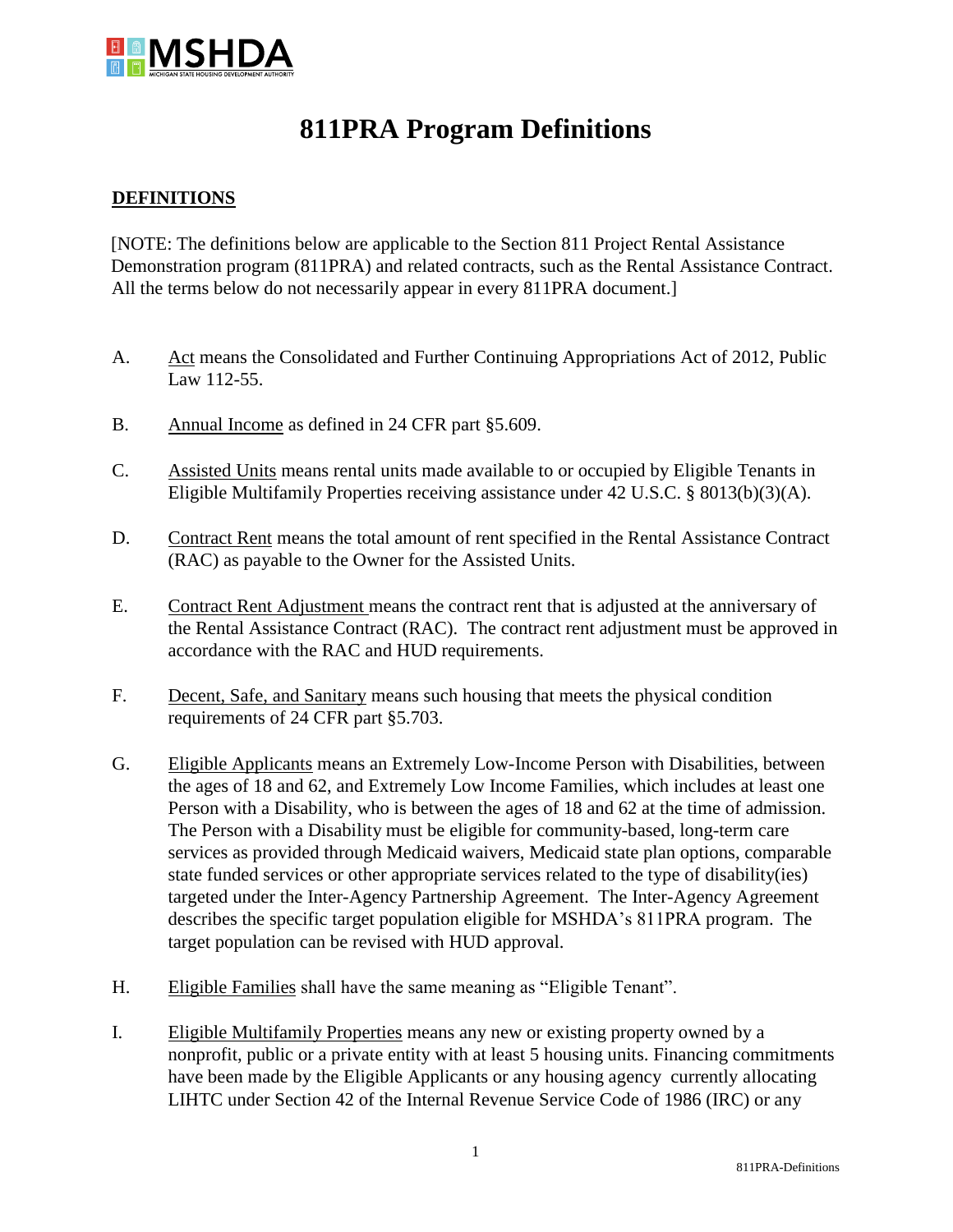

state housing or state community development agency allocating and overseeing assistance under the HOME Investment Partnerships Act (HOME)and/or any federal agency or any state or local government program. Development costs, if any, are paid with other public or private resources. Properties with existing use restrictions for persons with disabilities are not eligible, unless such 811PRA Funds are being used to support other units in the building without such restrictions. Existing units receiving any form of long-term (longer than 6 months), project-based operating housing subsidy, such as assistance under Section 8, within a six-month period prior to receiving Rental Assistance Payments are ineligible to receive this assistance. In addition, units with use agreements requiring housing for persons 62 or older would not be eligible to receive Rental Assistance Payments.

- J. Eligible Tenants means Eligible Applicants who are being referred to available Assisted Units in accordance with the Inter-Agency Agreement and for whom community-based, long-term care services are available at time of referral. Such services are voluntary; referral shall not be based on Eligible Tenant's willingness to accept or not accept such services.
- K. Extremely Low-Income means annual income which does not exceed thirty percent of the median income for the area, as determined by HUD, with adjustments for smaller and larger families, except that HUD may establish income ceilings higher or lower than thirty percent of the median income for the area if HUD finds that such variations are necessary because of unusually high or low family incomes. HUD's income exclusions, as defined under 24 CFR § 5.609, apply in determining income eligibility at the time of admission and in calculating the Eligible Tenant's income during the interim/annual recertification stages.
- L. HUD means the Department of Housing and Urban Development.
- M. Inter-Agency Partnership Agreement means the formal structure for collaboration to participate in MSHDA's 811PRA program to develop permanent supportive housing for extremely low-income persons with disabilities. This Partnership Agreement must include MSHDA, the Michigan Department of Health and Human Services, which is charged with administering State Health and Human Services programs and policies, and the State's Medicaid programs. The agreement must include: 1) detailed description of the target population(s) to be served, 2) methods for outreach and referral, and 3) a commitment to make appropriate services available for residents in 811PRA units in multifamily properties. In the agreement, MSHDA will identify the available state administered services and other appropriate services and describe how such services will be made available to the tenants. Participation by tenant in any available supportive services is voluntary.
- N. Owner means the nonprofit, public or for-profit entity which owns the Eligible Multifamily Property.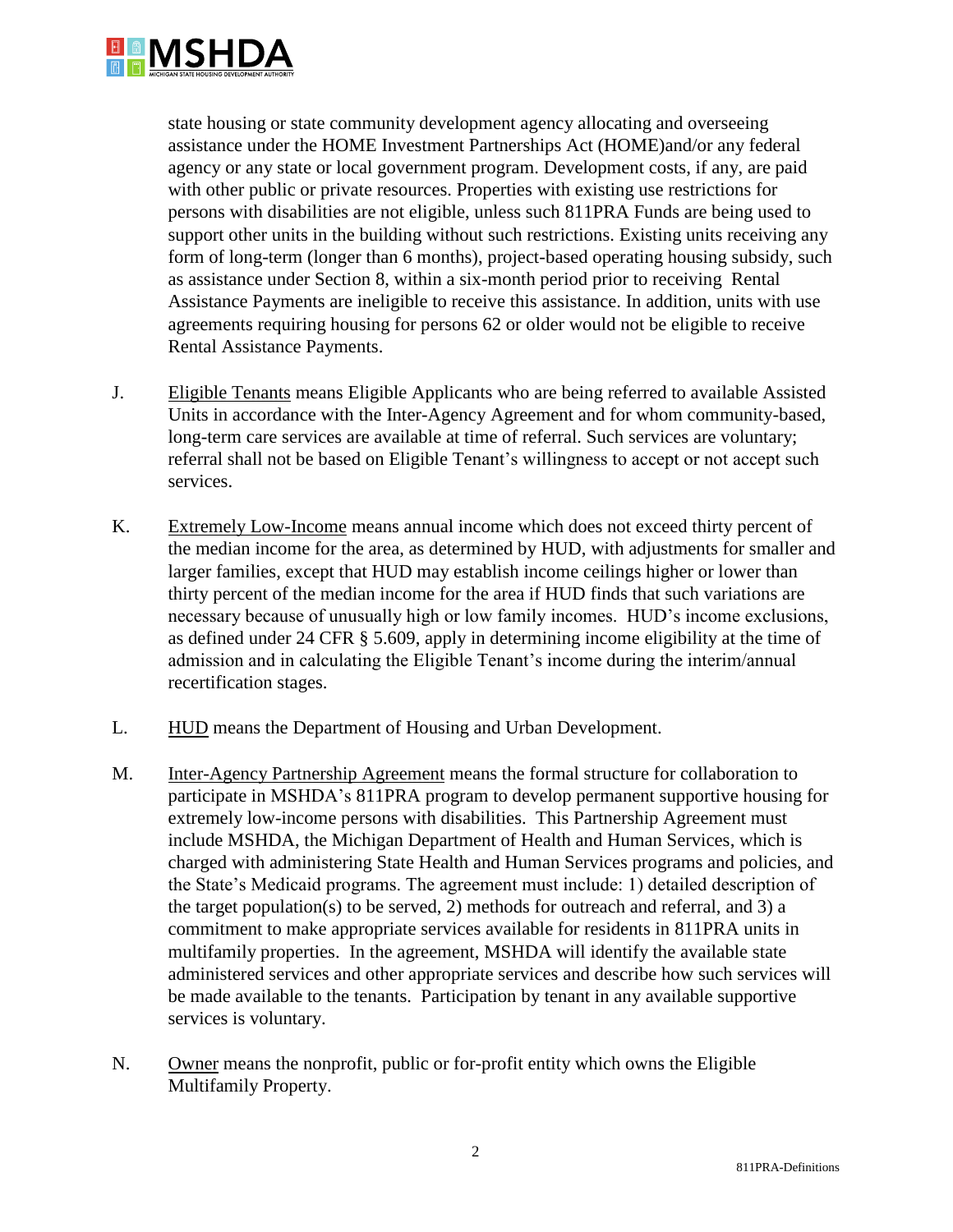

O. Persons with Disabilities shall have the same meaning as defined under 42 U.S.C. § 8013(k)(2) and shall also include the following, as found in 24 CFR § 891.305:

> A person who has a developmental disability, as defined in section 102(7) of the Developmental Disabilities Assistance and Bill of Rights Act (42 U.S.C. 6001(5)), i.e., if he or she has a severe chronic disability which:

- (i) Is attributable to a mental or physical impairment or combination of mental and physical impairments;
- (ii) Is manifested before the person attains age twenty-two;
- (iii) Is likely to continue indefinitely;
- (iv) Results in substantial functional limitation in three or more of the following areas of major life activity:
- (a) Self-care;
- (b) Receptive and expressive language;
- (c) Learning;
- (d) Mobility;
- (e) Self-direction;
- (f) Capacity for independent living;
- (g) Economic self-sufficiency; and
- (h) Reflects the person's need for a combination and sequence of special, interdisciplinary, or generic care, treatment, or other services which are of lifelong or extended duration and are individually planned and coordinated; or

A person with a chronic mental illness, i.e., a severe and persistent mental or emotional impairment that seriously limits his or her ability to live independently, and which impairment could be improved by more suitable housing conditions; or

A person infected with the human acquired immunodeficiency virus (HIV) and a person who suffers from alcoholism or drug addiction, provided they meet the definition of "person with disabilities" in 42 U.S.C.  $\S$  8013(k)(2).

A person whose sole impairment is a diagnosis of HIV positive or alcoholism or drug addiction (i.e., does not meet the qualifying criteria in section 811 (42 U.S.C. § 8013(k)(2)) will not be eligible for occupancy in an Assisted Unit.

- P. Program Requirements means any requirements that may be required by HUD, including but not limited to regulations, and administrative requirements that may be in the form of notices, handbooks, or guidebooks, as may be amended from time to time.
- Q. Rental Assistance Payments means the payment made by MSHDA to the owner, as provided in the Rental Assistance Contract. Where the Assisted Unit is leased to an Eligible Tenant, the payment is the difference between the Contract Rent and the Tenant Rent. An additional payment is made to or on behalf of the Eligible Tenant when the